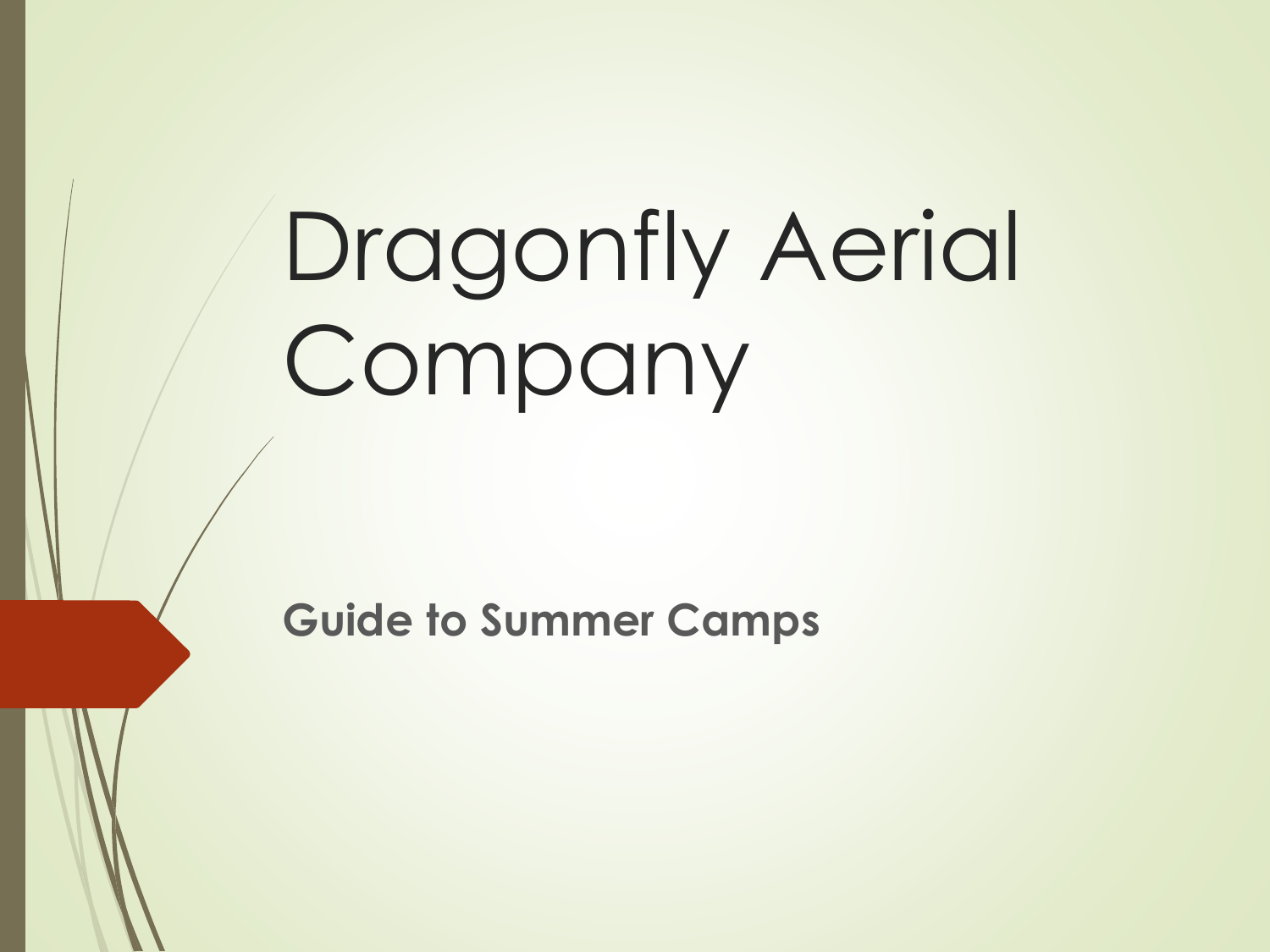## When & How Do I Start To Plan?

We set our dates for camps in January when I set the general schedule for the year.

We pull the school district calendars and work around them as well as previous VBS calenders.

We watch camp guides and moms' blogs to try to pick windows that are not conflicting with large camp organizations (New Life/YMCA/ Invention Camp)

We reserve our coaches in February/March

We plan my advertising campaign with teasers in February before the other camps start advertising- Get those \$'s first.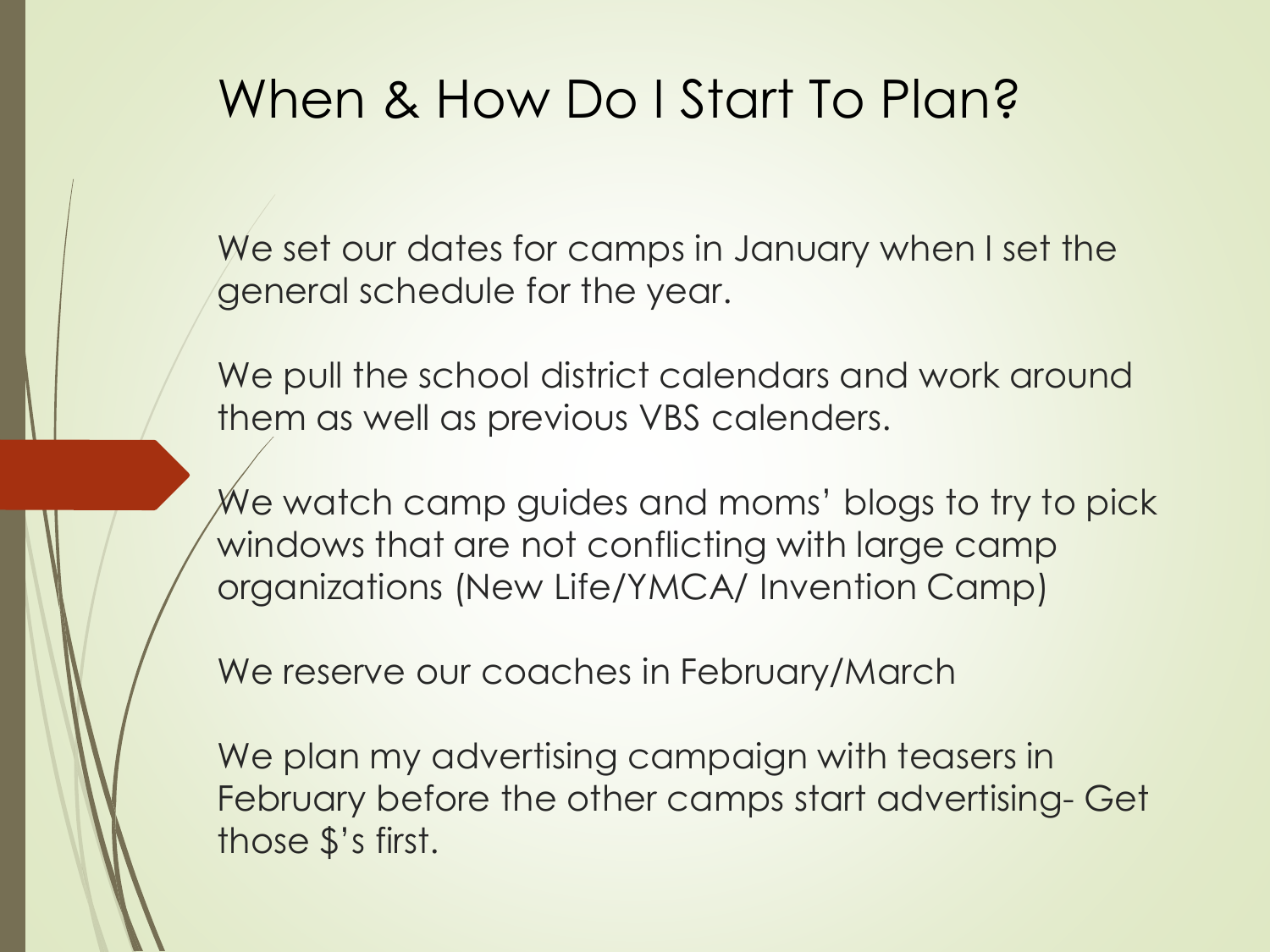#### When & How Do I Advertise?

We start receiving advertising for Villa Sport in February & Invention Camp in December (December is too early, they will forget)

We do a teaser sale for Valentines Day gifts "Early Bird Discount"

Our main push for camp registrations is March/April

We have a website page dedicated to camps.

We enroll in online Mom's blogs, Colorado Kids, Facebook Ads, Peach Jar, Instagram ads, radio trades etc…

We price a 4-day, M-R, 9-1 camp at \$250. Discounts run \$25 for early bird and I offer multiple week discounts.

What works best for your gym may very by demographic so keep connecting via FB group and share tips!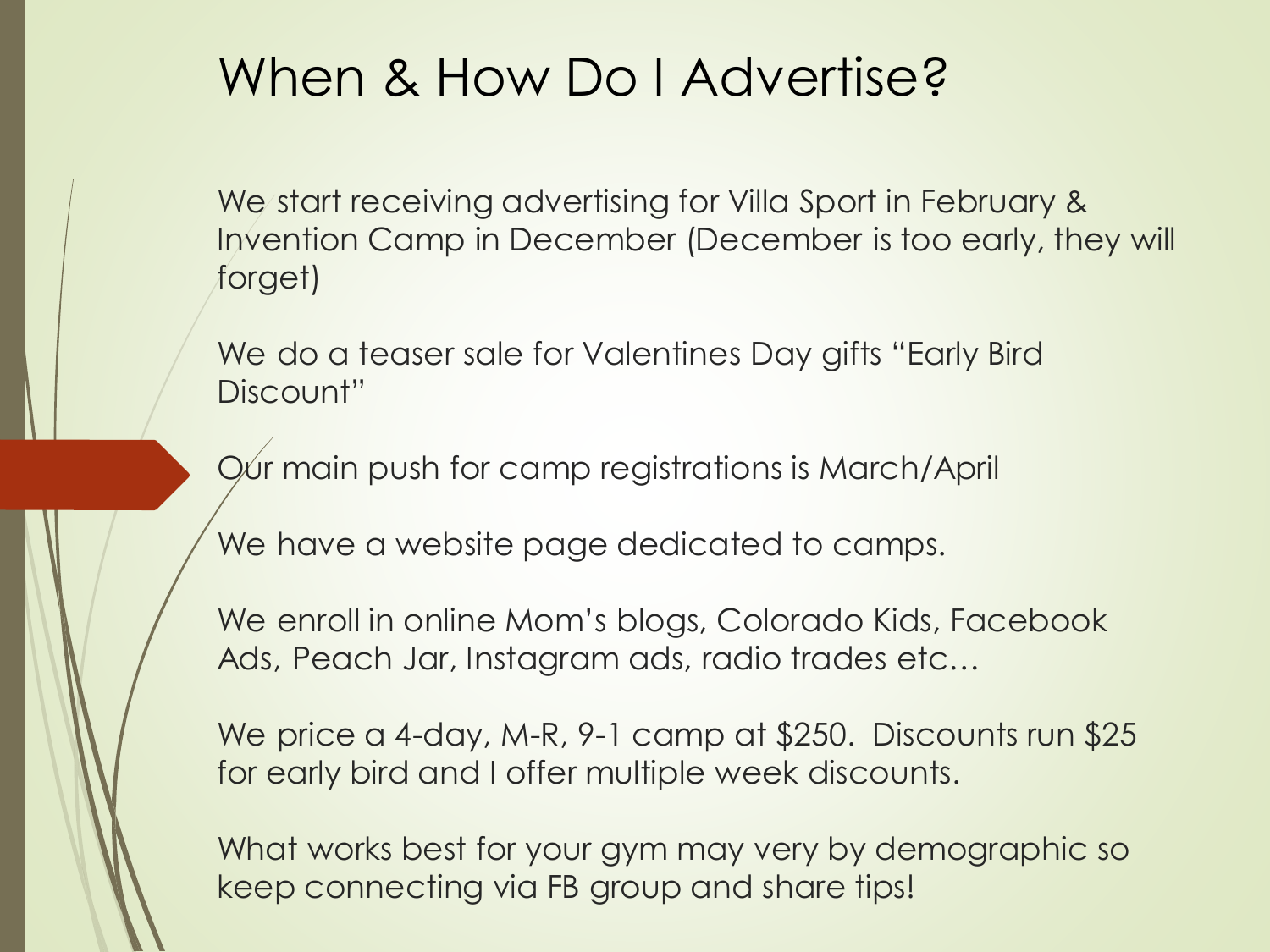## Now Is The Time To PUSH!

We start receiving advertising for our local Villa Sport athletic club in February & Invention Camp in December (We feel December is too early, they might forget)

We do a teaser sale for Valentines Day gifts "Early Bird" Discount"

Our main push for camp registrations is March/April

We have a website page dedicated to camps

We enroll in online Mom's blogs, Colorado Kids, Facebook Ads, Peach Jar, Instagram ads, radio trades, posters at schools etc…

We price a 4-day, M-R, 9-1 camp at \$250. Discounts run \$25 for early bird and I offer multiple week discounts

What works best for your gym may very by demographic so keep connecting via FB group and share tips on pricing!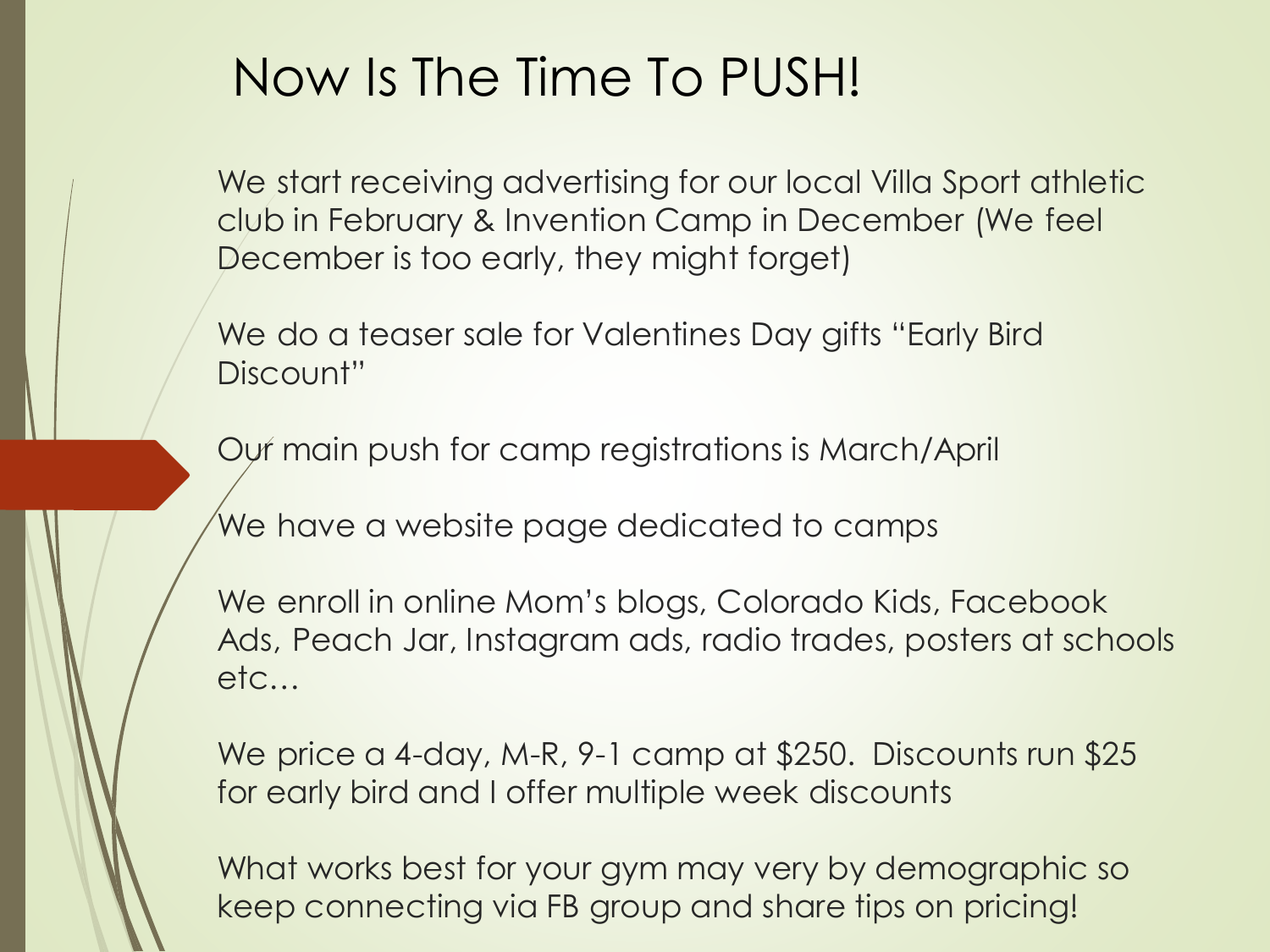*Camps are a great way to generate more revenue and increase your student*  **base** by introducing aerial to your current client base, (who will tell friends) and for promoting locally at schools and churches. Try to get a listing in your local parent's magazine, many of them have special camp issues! We strongly suggest purchasing an aerial rope, 2 hoops and/or one or two trapeze as well as rigging at least one hammock for camps. The more diversity you have in your camp apparatus the better. *However*, we can build your camp with solely fabric (rigged two tail and as a hammock) and/or hoop (which we can rig a hoop 3 different ways for content diversity). So as we always say, let the program build itself and purchase more apparatus as your revenue increases! One camper's revenue could pay for a hoop.

It is important to remember that **we are offering a guideline or a sample structure** for camps that must be adjusted to *your* clientele. If your average student age in 11 then you may have a bit of a different structure that week than if the average student base is 15. If your students are all beginner's then you may have to adjust the pace of the curriculum accordingly than if you have existing students enrolling. The same if you have some students that are naturally strong and quick and others that may need a bit more time. This is why we are offering an outline or suggested structure for camps but stressing that this is not a black and white curriculum.

We suggest running aerial camps with **no more than 6 people up in the air at one time** and always provide an assistant or two, for your coach, to account for the diversity of student progression and ages within the camp. Group like ages together. If you have 3 nine-year old kiddos and a 15-year old teen register for June 3rd, then call and see if you can transfer the teen to a later camp with more students in her demographic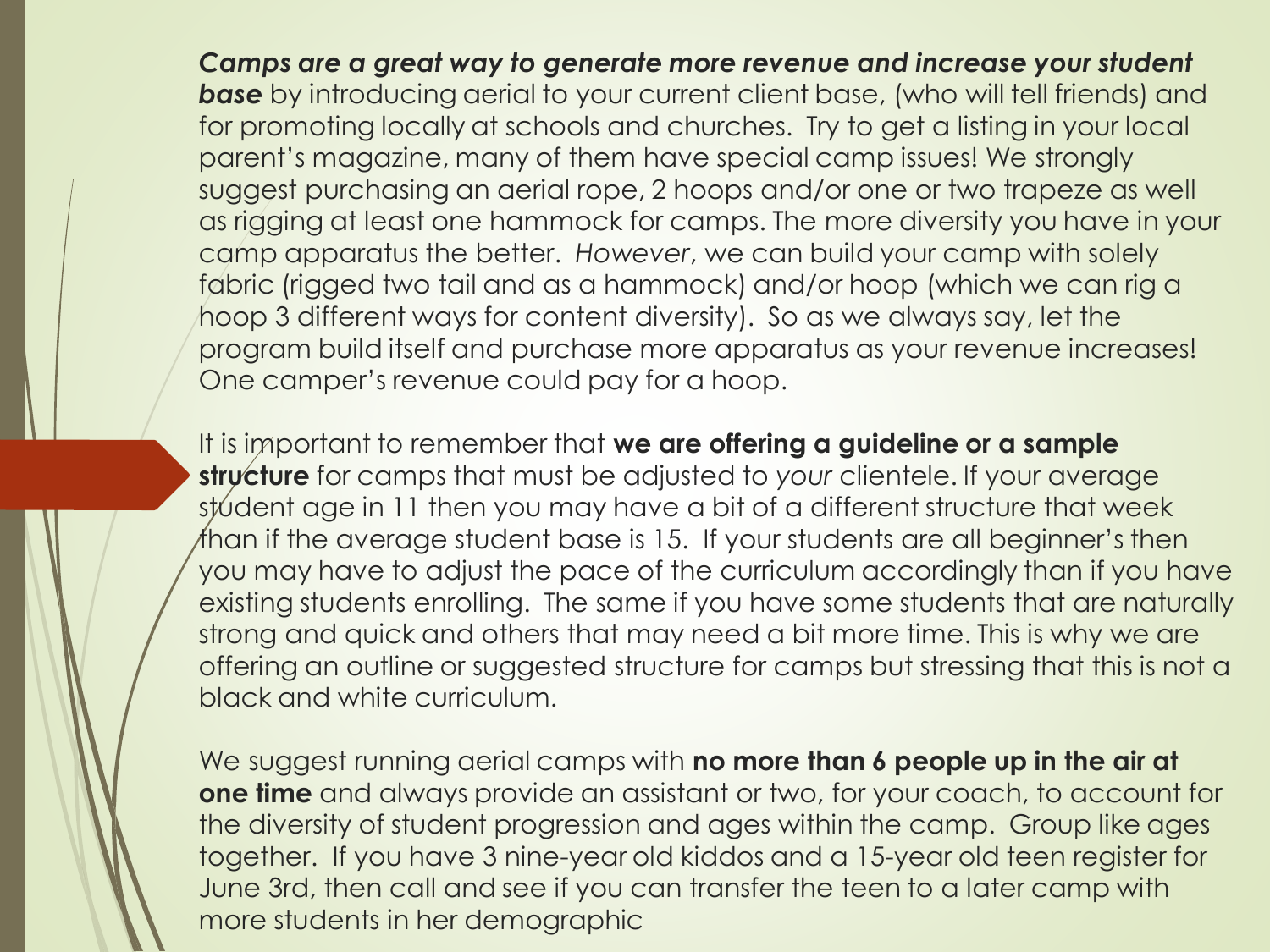#### Now Let's Get Ready! –Prepare!

1) A camp t-shirt

2) A camp bag

3) A 3 ring binder with: Articles, Green Level Progression Sheets & Blank Paper for Notes

We run our camps, at home base, from 9am -1pm, Monday - Thursday. Some weeks we may offer an open gym for an additional fee (\$25), which allows the kiddos to stay until 3pm (school hours) which is helpful to parents. We charge \$225 per student camp-\$250 (with add on) and we offer a discount for students enrolling in multiple camps. However, at home base, we do bring in a different specialist in every discipline each day so our fees to produce our camps are pretty high. We also cap our camps at around 10-12 students. You may price what works best for your gym.

For our camps at home base, we offer a "Circus" curriculum. Not just fabric. We suggest you consider doing the same as it really makes the camp stand out as different and special from normal aerial fabric classes. We have all of the curriculum you need in our 7 programs to do this! We send out an email the night before highlighting what we will be learning and the general schedule of the day with any special notes on what to wear and reminders to bring water, lunch and snacks.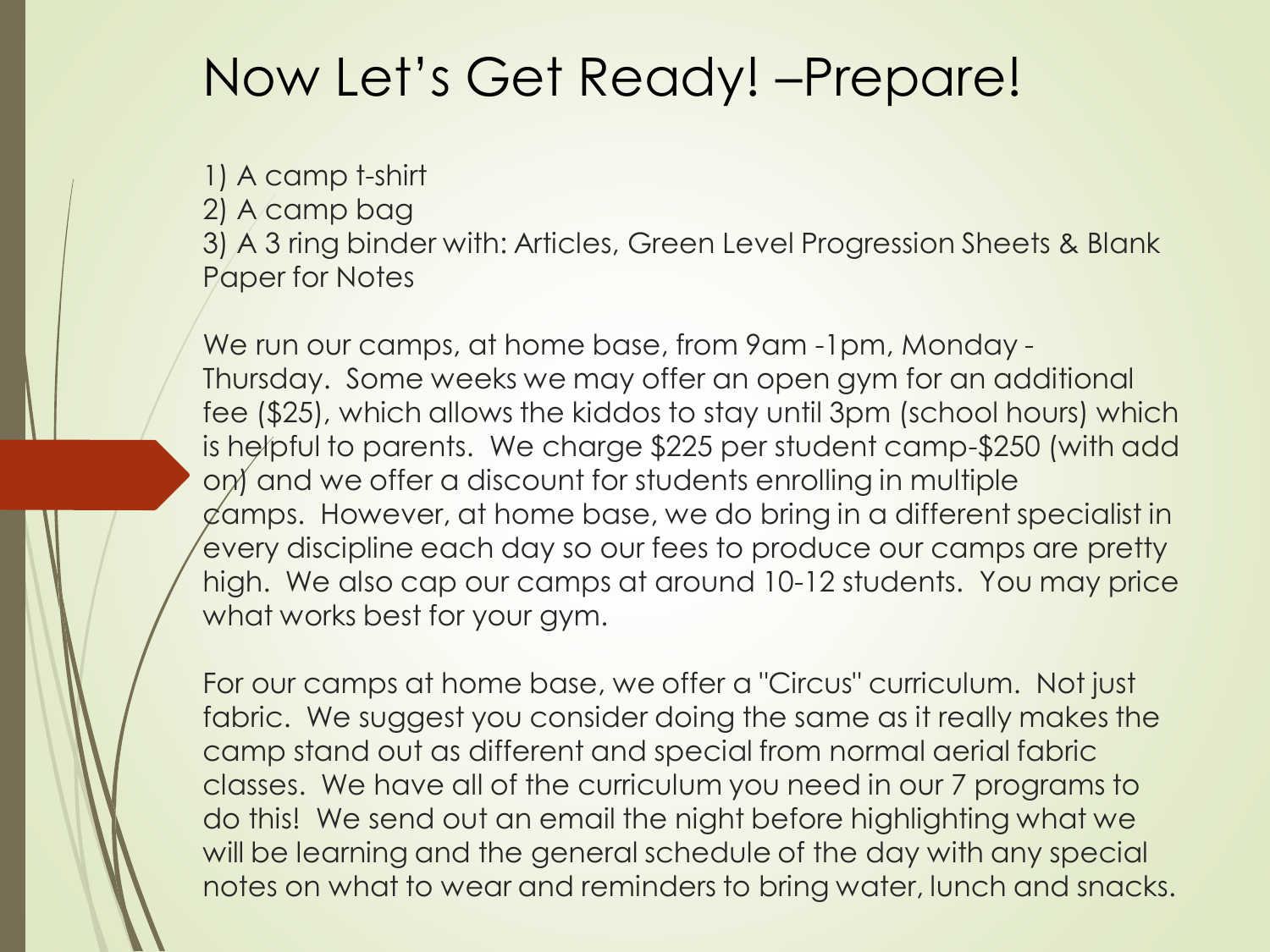# Sample Camp Schedule- Day 1

**9:00-9:15** - Welcome (T-shirts & Binders) & Warm up games (Duck Duck Animal or Relays)

**9:15-10:00**- Beginning Movement- warm-up & ballet (Port de bras & Foot & leg technique)

**10:00-10:15**- Snack/Water Break

**10:15-11:00**- Green Lesson 1 Fabric

**11:00-11:30**- Snack/Water Break-Performance Video with Joseph Pinzon's Red Silk & Handout on "*History of Circus" & "Barnum"*

**11:30-12:15**- Green Lesson 1/2 Fabric continued (Introduce Hammock or knot)

**12:15-12:45**- Lunch (You can play part 1 of a video during this time as well, ie: Dumbo or Greatest Showman, depending on age.

**12:30-1:00-** Playtime (Students can work through curriculum or explore)

**\*If students appear tired or frustrated, switch things up. Throw in a floor relay or game. It will be a long week if they are puttering out on the first day!**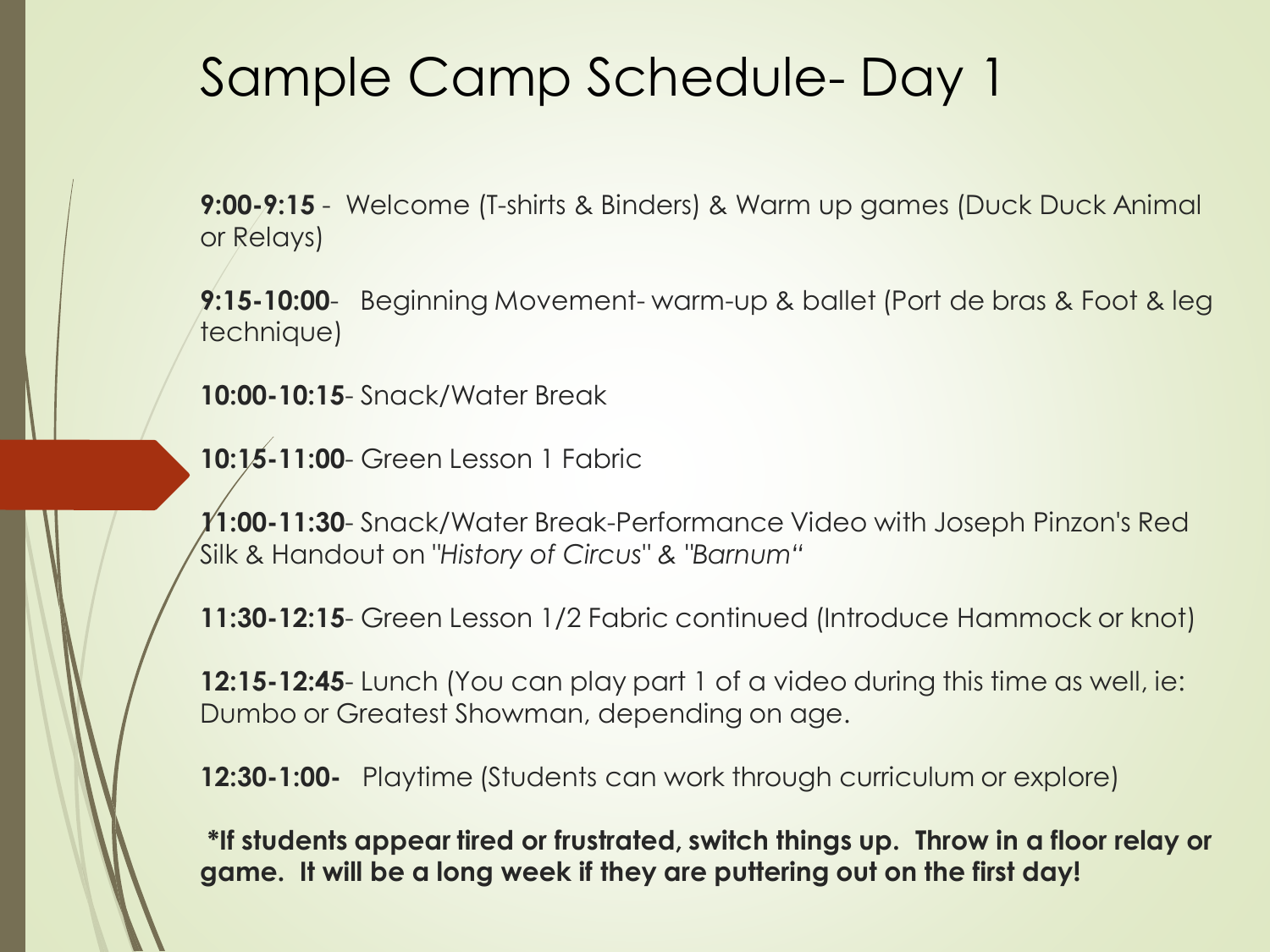## Day 2

**9:00-9:15** - Warm up games (AYCO Games Guide)

**9:15-10:00**- Beginning Movement- warm-up & ballet (Port de bras & Foot & leg technique.) Introduce some acro (cartwheels, handstands, back walkovers) Use mats for parkour style course.

**10:00-10:15**- Snack/Water Break

**10:15-11:00**- Green Lesson 2/3 Fabric (Wherever your fabric flow is: continue through L1)

**11:00-11:30**- Snack/Water Break - Performance Video- Elena Gatilova Hoop & Hand out on *Terminology*

**11:30-12:15**- Introduction to Aerial Hoop- Green Level Skills

**12:15-12:45**- Lunch (You can play part 2 of a video during this time as well, ie: Dumbo or Greatest Showman, depending on age.

**12:30-1:00**- Playtime (Students can work through curriculum or explore Fabric/Sling & Hoop)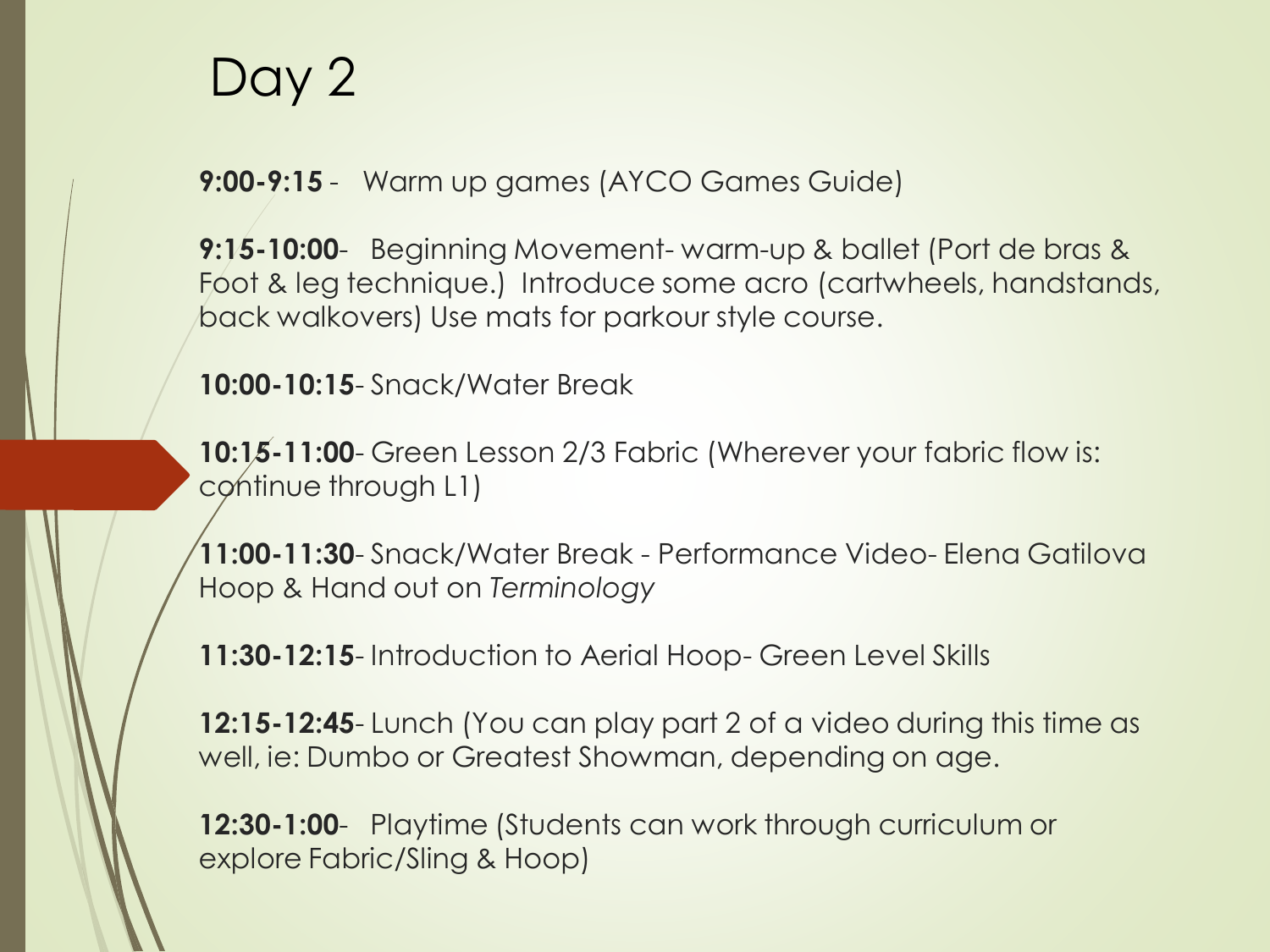## Day 3

**9:00-9:15** - Warm up games (Choose from Guide)

**9:15-10:00**- Beginning Movement- warm-up & ballet (Port de bras & Foot & leg technic) acro (cartwheels, handstands, back walkovers) Use mats for parkour style course. 10:00-10:15- Snack/Water Break

**10:15-11:00-** Green Lesson 2/3/4 Fabric (Wherever your fabric flow is: continue through L1)

**11:00-11:30**- Snack/Water Break - Performance Video- Quidam Hoop Trio & Hand out on *Rigging- Pack Your Own Parachute*

**11:30-12:15**- Your choice based on inventory of apparatus: Introduction to Trapeze or Rope or Tippy Hoop or explore partnering on conventional Hoop as displayed in the break time video with Quidam- Green Level Skill curriculum (For Rope use Single Pole Fabric Skills)

**12:15-12:45**- Lunch (You can play part 3 of a video during this time as well, ie: Dumbo or Greatest Showman, depending on age.

**12:30-1:00-** Playtime (Students can work through curriculum or explore multiple apparatus stations)